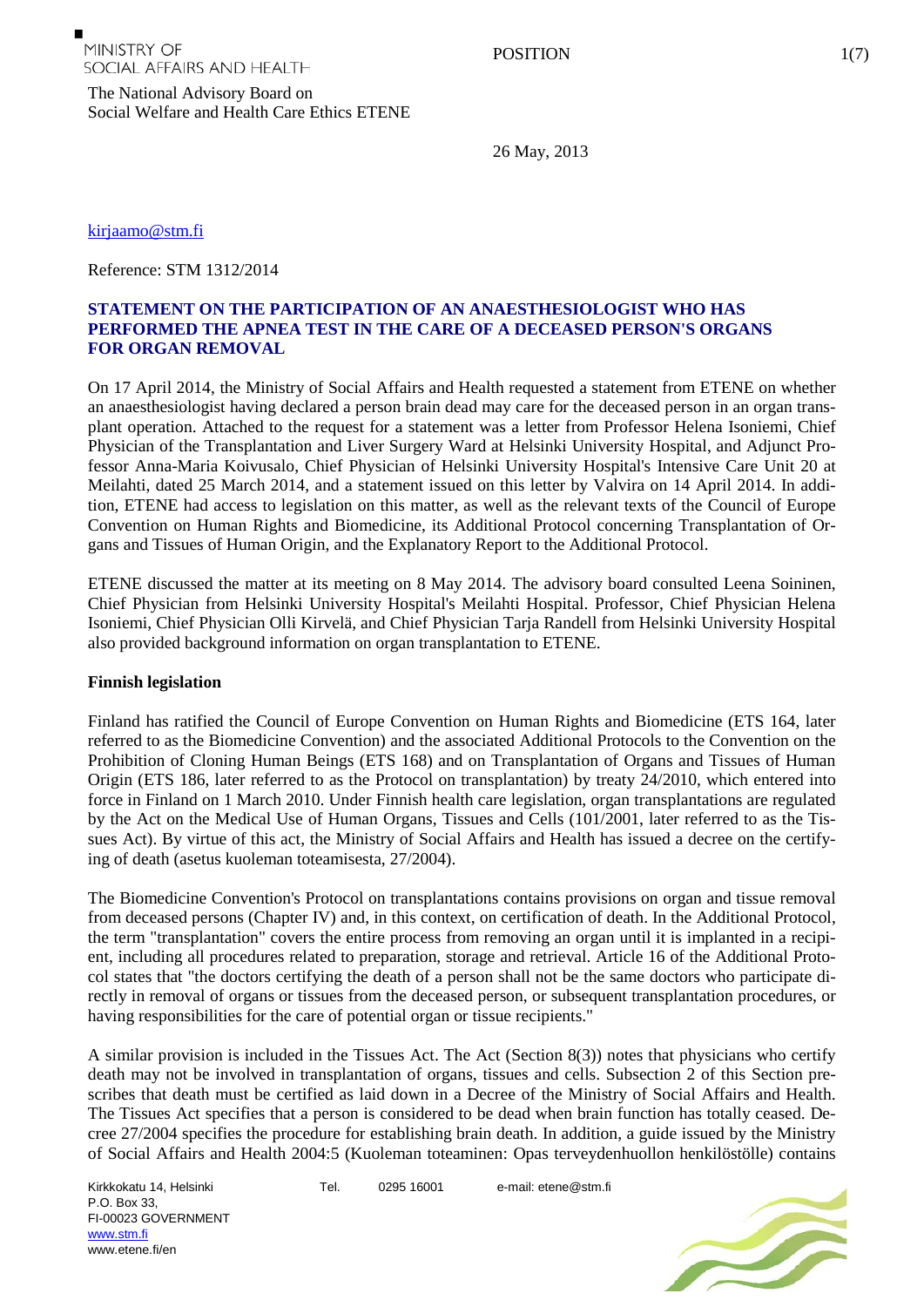more detailed instructions on certifying death. The guide states that "doctors having certified the death, or having performed medical examinations preceding the certification, may not take part in caring for an organ transplant patient. Regardless of this, a doctor who has certified the death may provide care that maintains essential functions and carry out other requisite medical procedures until the removal of organs begins." In addition, the instructions state that doctors taking part in organ transplantation may not participate in certifying the death, or in discussions about organ donation with the family members of the brain dead patient.

In Finland, organ transplantations have been centralised to Helsinki Region University Hospital under a Government decree on the provision and centralisation of highly specialised medical care (valtioneuvoston asetus erityistason sairaanhoidon järjestämisestä ja keskittämisestä, 336/2011).

# **Organ transplantations in Finland**

Organ transplantations have been carried out in Finland since 1964. A definition of brain death was provided in a National Board of Medicine's circular in 1971, after which organ transplantations developed rapidly. Today, an average of one hundred organ donations from deceased persons take place every year. Of these, nearly 30% are carried out at a central or a regional hospital (277 donations out of 955 in 2004 - 2013). The organs obtained from a single donor are on average used to treat three people, and at best, seven patients may receive an organ from the same donor. In 2013, organ transplants were received from 95 donors, of whom 63% donated multiple organs.

In 2013, the number of organ transplantations completed was 265. Over 350 people are on a waiting list for various organ transplants in Finland. Every year, approx. 6% of patients on this list die because no suitable transplant can be sourced for them. Organ transplantations can save the lives of patients with serious liver, heart and lung conditions. When the kidneys cease to function, the patient can be treated by dialyses even for extended periods. In severe heart failure, a mechanical pump can be used for a short period, and when the liver ceases to function, short-term albumin dialysis treatment is helpful.

In Finland, organ transplantations have been concentrated to Helsinki University Central Hospital (HUCH), and they are thus more centralised than in many other European countries. All organ transplantation operations in Finland are coordinated by the HUCH Transplantation Services. Organ donations come from all central hospitals and certain regional hospitals. All hospitals also treat patients who are on a waiting list for an organ, and patients having received a transplant.

The number of organ transplantations carried out is limited by the lack of donor organs. In 2013, there were on average 17.5 brain dead donors per one million inhabitants in Finland, whereas in Croatia and Spain, for example, this figure was over 30 donors per a million inhabitants. There also are significant regional differences in Finland in the number of organ donations in proportion to the population. An international study indicates that in 2007−2009, functional organs could only be retrieved from slightly over one half of potential donors in Finland. The greatest individual problem was identifying potential organ donors among seriously ill patients, which was relevant to over one fifth of the cases.

Organ transplantation and organ donation activities are quite clearly separated in Finland. The persons responsible for organ donations do not participate in transplantations, and those responsible for organ transplantations do not make decisions about organ donations. The objective of donations is ensuring that the organs are in as good a condition as possible for the transplantation. The results of organ transplantations in Finland are good: within one year of the transplantation, 85–95%, and after ten years, 60–80%, of the organs are functioning.

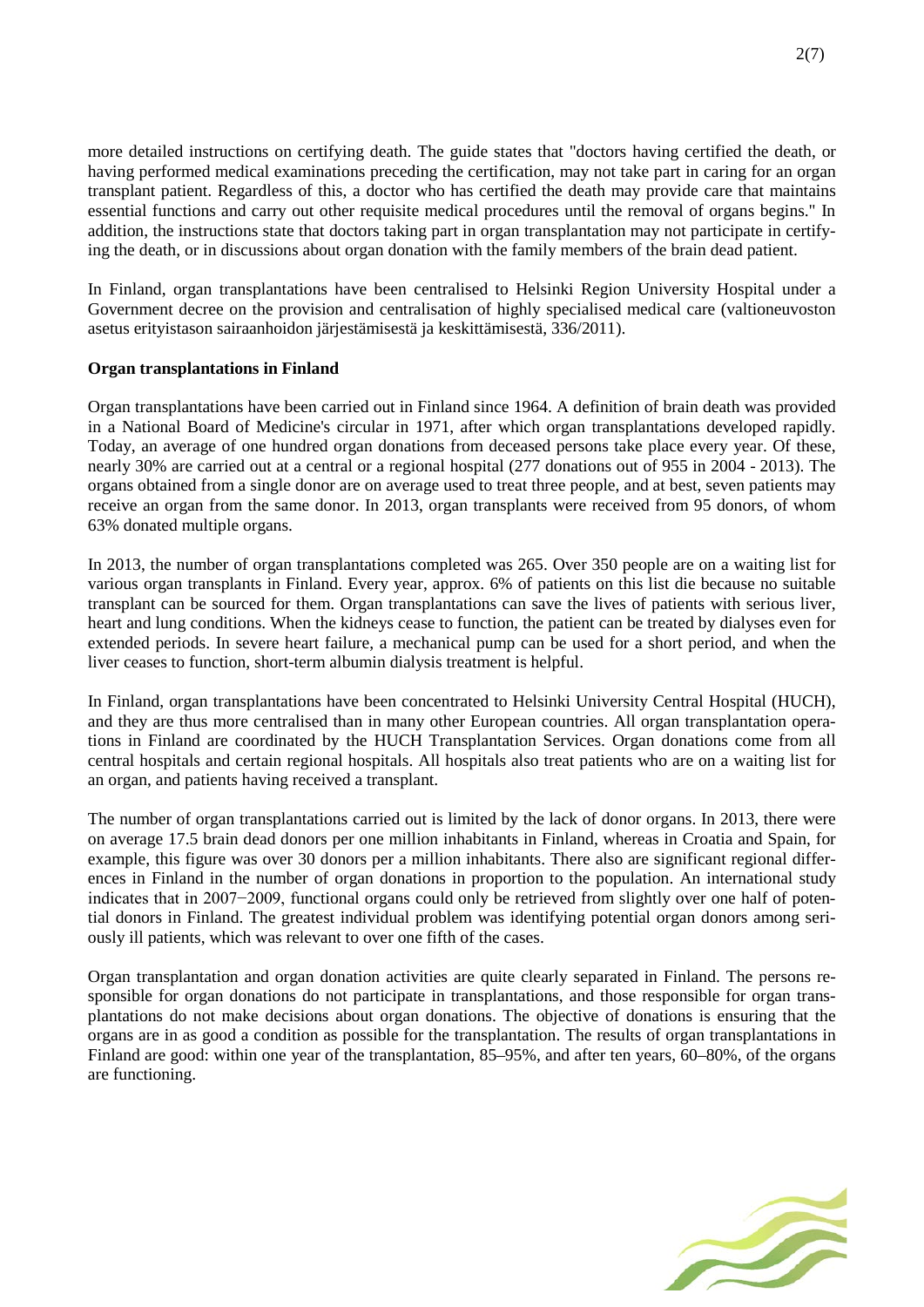### **Organ transplantation process**

Brain death in an organ donor is most typically caused by a severe brain haemorrhage or serious brain damage. The status of the brain is examined by such means as imaging, ultrasound examinations, measurements of electrical activity in the brain and similar. The purpose of neurological tests is to establish if the patient's brain or brain stem are still active. If not, an apnea test is carried out. If all these tests indicate that the patient's brain activity has ceased, the person may be declared dead. Brain death is usually certified by two doctors, one of whom is a neurologist or a neurosurgeon, and the other an anaesthesiologist or a critical care physician.

If the person is certified dead, the objective of his or her care will be optimal maintenance of the vitality and condition of the organs to be donated until they can be removed. The decision on whether or not these procedures will be initiated is usually made by a surgeon working at the hospital, who contacts HUCH Transplantation Services; the neurologist or anaesthesiologist having examined the patient does not take part in making these decisions. Based on the information provided, the transplantation team will decide whether or not the transplantation will go ahead and which organs could be used for treating patients in need of transplants.

If a transplantation is possible, the persons taking part in retrieving the organs prepare to travel from HUCH to the donor's hospital. At best, the team responsible for removing the organs can be ready for departure a couple of hours after the patient has been certified dead, but the required examinations may result in delays. The journey to the donor hospital may take no longer than two hours. Collecting the organs takes nine hours on average. Today, the number of staff members involved in retrieving multiple organs is rather large: dedicated teams are needed for removing a kidney, the heart and lungs, and the liver, intestine and pancreas, and in addition to surgeons, these groups include perioperative nurses and coordinators. If the distance to the donor hospital is short, the teams may depart at different times, but to such destinations as central hospitals in Northern Finland, the teams travel together by air.

In 2011, Helsinki University Hospital District gave up emergency duties for organ donations. This meant that one emergency unit was shut down, and also that the anaesthesiologist's duties were reallocated to other daytime functions at the hospital. This was justified by the fact that anaesthesiologists are needed during the day in many other tasks at the HUCH, and anaesthesiologists' on-call workload already was significant. The HUCH currently has 27 on-call anaesthesiology units, of which six at Meilahti Hospital, where the organ transplantations take place. The hospitals also work in the evenings to shorten waiting lists for operations, which adds to the anaesthesiologists' workload. The need to detach an anaesthesiologist from their normal duties may delay departure when collecting organs, and this delay may affect the functioning of the removed organs before the transplantation. The free time allowed as compensation for on-call duties may also disrupt normal surgery activities that require the specialist skills of anaesthesiologists. The number of anaesthesiologists competent in transplantations outside the HUCH is not sufficient to maintain emergency preparedness. Ethical questions related to organ transplantations

Organ transplantations represent modern patient care that requires top class expertise. A donated organ may save the recipient, or significantly improve his or her quality of life. The results of organ transplantations in Finland are excellent by international comparison: some nine out of ten organs function one year after the transplantation, and three out four are still functioning after five years. It has been estimated that a kidney transplantation brings savings amounting to some half a million euros in dialysis costs, and a transplanted kidney has already paid itself back within two years of its implantation. A heart transplant is also costeffective compared to treatment with a mechanical support system. The cost effects are not, however, the only significant point of view: kidney transplantations allow patients to give up dialysis, which ties them to regular treatment, exposes them to risks and, according to patient experiences, is physically demanding. A mechanical pump device to support heart function also mainly ties the patient to hospital care. Studies conducted in Finland and elsewhere have found that in most cases, the quality of liver transplant patients improves after the transplantation.

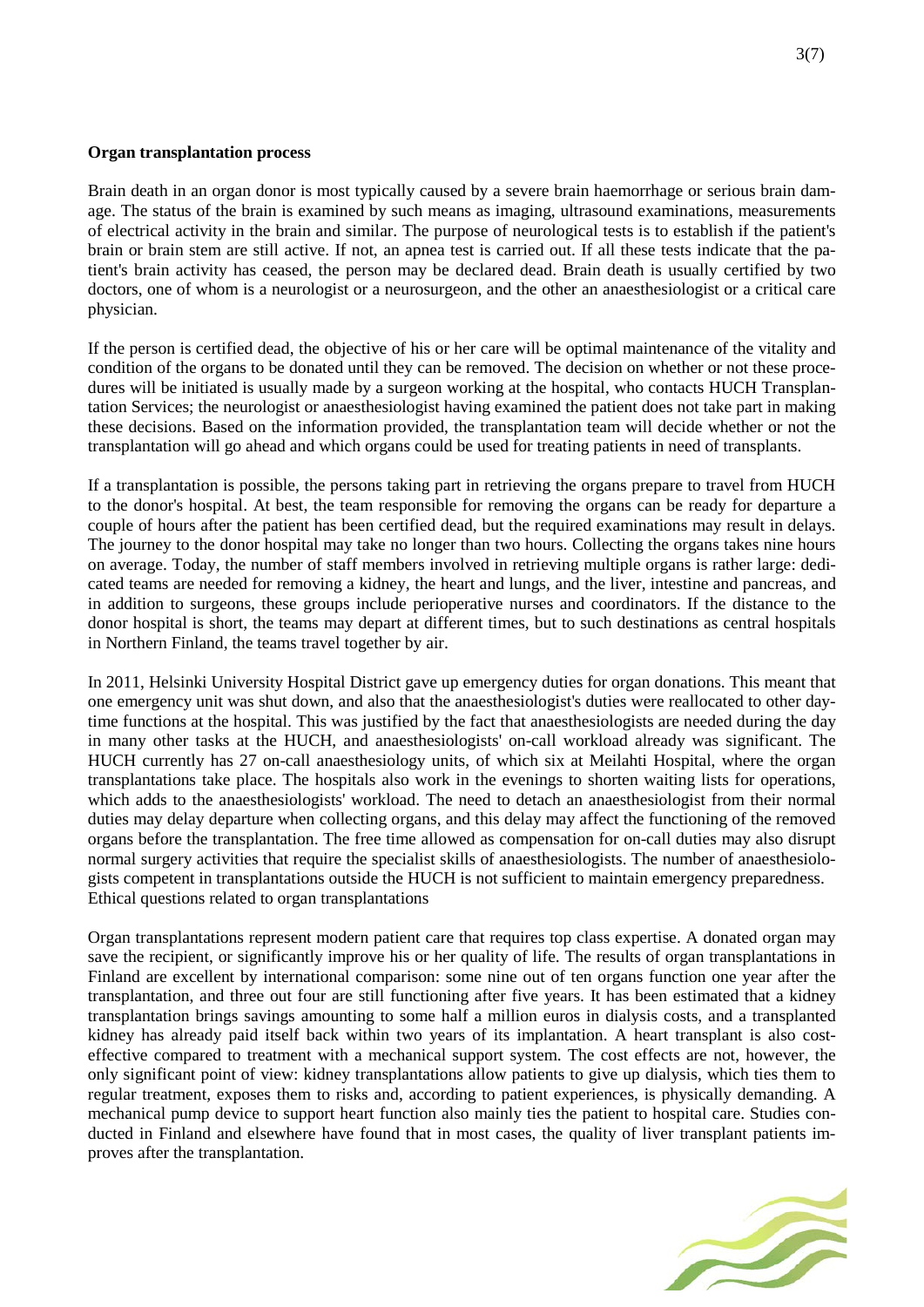Organ transplantations are mainly carried out as emergency operations. Almost all organ retrievals take place during on-call hours, and so do organ transplantations, which are carried out immediately after the organ retrieval team returns to the HUCH. Organs and tissues start decaying immediately after brain death, and the longer the time interval, the greater the risk of losing the donated organ.

Stringent ethical criteria and principles, as well as strict national and international regulations, apply to organ donations. The stringent regulations were put in place with the purpose of ensuring trust and preventing unethical activities. The regulations prohibit doctors who certify death from participating in any part of the organ transplantation process from the retrieval of organs to treating a transplant patient. The purpose of this is to separate the treatment of the donor and the recipient to ensure that the criteria for declaring a patient dead do not become lax, and that family members are not put under pressure to consent to an organ donation where a donation is inconsistent with the donor's will or beliefs. In the international context, trust in organ transplantations is undermined by the trade in organs in some countries. In Finland, organ transplantations have been centralised to a single university hospital maintained by the public health care system, which has the information of all patients on the waiting list and their health status on record. The results of organ transplantations are world class, and the level of trust in the activities is high. Organ donations and organ transplantations are administratively separated in Finland. These activities are also kept separate in the Helsinki and Uusimaa Hospital District, both operatively and administratively.

In Finland, a brain dead patient is examined by a neurologist or a neurosurgeon and an anaesthesiologist. Several other persons with specialist skills also take part in declaring a person dead, including radiologists, neurophysiologists and the nursing staff. The situation is often also monitored by the patient's family members, to whom the patient's status and test results must be explained carefully. Additional examinations listed in Ministry of Social Affairs and Health instruction 2004:5 are often also carried out. Chief Physician Leena Soininen, who was consulted at ETENE meeting, stated that the criteria and the examinations are watertight: a person whose brain function may recover cannot pass the tests.

The anaesthesiologist plays a key role in successful organ transplantations, as the cells in the body of a brain dead patient start decaying immediately. Maintaining organ function until the organs are removed is crucial to ensure that they will also function after implantation. In the Finnish circumstances, it is difficult to follow a procedure where the anaesthesiologist of the organ transplantation team could be responsible for the organ functions once the person has been certified dead; even in favourable conditions, the anaesthesiologist may be hours away from the hospital. If we wish to ensure that a doctor who participates in certifying death does not take part in activities leading up to the removal of organs, the doctor who certifies death would need to be an anaesthesiologist or a doctor competent in carrying out an apnea test who does not otherwise take part in caring for the patient. In normal circumstances, this can be arranged at central hospitals, where the apnea test can in the daytime be performed by an anaesthesiologist who does not have any other involvement in the care of the patient, and during on-call hours, another anaesthesiologist can be called in to assist. Problems arise during holiday times, when calling in another specialist from his or her free time merely to carry out and interpret an apnea test is difficult.

In ETENE's view, the care of the patient and his or her organs that can be donated after the patient has been declared dead is a specific entity that can be examined as a series of procedures separate from the organ transplantation. Maintaining the patient's organ function can be seen as an extension of the good care of the patient until the tissues have been removed. The patient's own will is always investigated before initiating the transplantation process, and if the patient has not been opposed to organ transplantations during his or her lifetime, the care can be considered to be in line with the patient's wishes also at this stage. According to this interpretation, the anaesthesiologist does not have a direct involvement in organ transplantation, but he or she ensures that the process required to prepare for the transplantation is completed. This interpretation is supported by the administrative separation of organ transplantations from donations in Finland, and the fact that the anaesthesiologist on call is an employee of the donor hospital throughout the process.

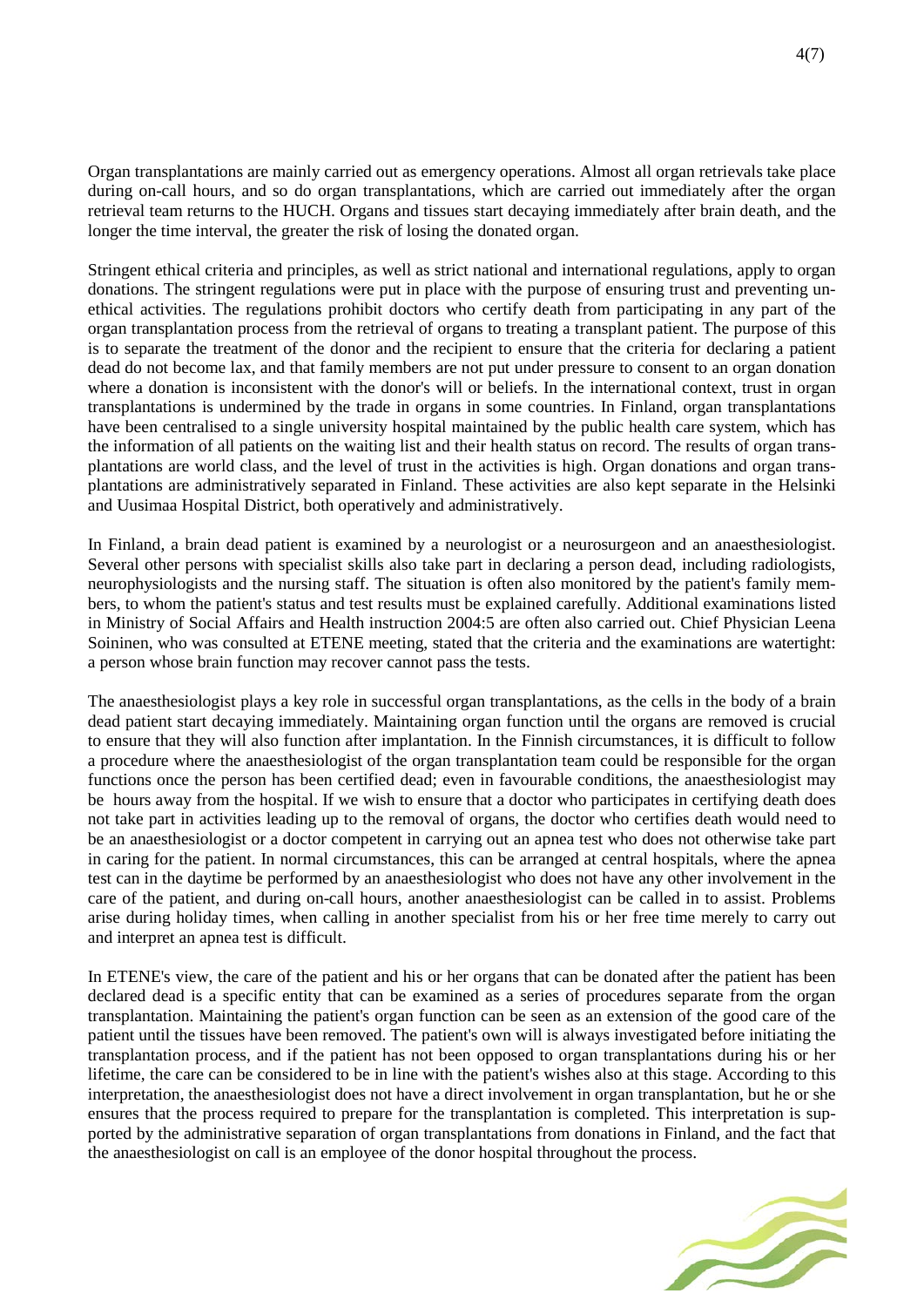A different type of problem arises if both the donation and the transplantation take place in the same hospital. In this case it is possible that an anaesthesiologist who was involved in certifying death could later end up caring for a patient in intensive care who has received an organ transplant. At a university hospital, this can be avoided by sufficiently clear instructions and internal arrangements, as long as the hospital is aware of the issue. If organ donations are being planned, death can for example be certified by a doctor from another unit who is not on call at the intensive care unit where organ transplant patients are cared for after the operation.

# **ETENE's position**

ETENE finds that organ transplantations are activities requiring top medical expertise which produce significant benefits not only by saving costs to society but also, and in particular, by improving the quality of life of patients and their families. Organ transplantation activities are restricted by the number of donated organs, and it is thus an important task for all parties to ensure as good an availability of donated organs as possible. Almost all donated organs in Finland come from deceased donors, of whom one out of three are cared for at a central or a regional hospital in various parts of Finland.

ETENE takes safeguarding the citizens' trust in organ transplantations seriously; an effort to do so underpins both national and international provisions on the matter. Keeping organ donations and organ transplantations separate is crucial. In Finland, these functions have been rather well separated, both administratively and operatively. The staff at the donor hospital work to care for a brain dead patient, whereas the organ transplantation teams make decisions about organs to be transplanted without interfering in local treatment decisions.

The anaesthesiologist plays a key role in organ donations by maintaining the viability of organs. An anaesthesiologist is responsible for the intensive care of a seriously ill patient, and if the patient cannot be saved, the anaesthesiologist's specialist skills are needed to run tests that allow certification of death. If it is possible to use the patient's organs for organ transplantations, the task continues as intensive care until the organs can be removed, often hours after the patient has been certified dead.

This task is emotionally stressful for the anaesthesiologist on call. At university hospitals, these tasks can be divided between several persons, and the anaesthesiologist thus need not continue caring for the patient's organs once he or she has certified death. At a central hospital, there often only is a single anaesthesiologist on duty during on-call hours who is responsible for the anaesthesia and pain relief of patients in intensive care and surgery. In establishing whether or not the patient is brain dead, the anaesthesiologist's duties include carrying out and interpreting an apnea test. During on-call hours, it is not always possible to make special arrangements to ensure that two different anaesthesiologists would declare the patient dead and maintain the function of the deceased person's organs.

After consulting with specialists and considering the issue, ETENE proposes that the actions of the anaesthesiologist can, during the entire treatment process, be interpreted as organ donation activities, which in Finland are clearly separated from organ transplantations, or the removal and transplantation of organs, both administratively and operatively. The role and duties of the anaesthesiologist do not change once the patient declared dead is moved from intensive care into the theatre. ETENE finds that under current legislation, this is a continuum of good care in line with the patient's wishes. The care also continues after the removal of organs, as the patient is detached from the lung ventilator and all procedures maintaining vital functions may be discontinued. A good death and communication with the patient's family members is part of good care. This view is also supported by the fact that persons involved in an organ donation, including the anaesthesiologist caring for the patient, are in the service of the donor hospital district throughout the process. Administratively, the members of the organ transplantation team are office holders in the organisation responsible for transplantations, or Helsinki and Uusimaa Hospital District.

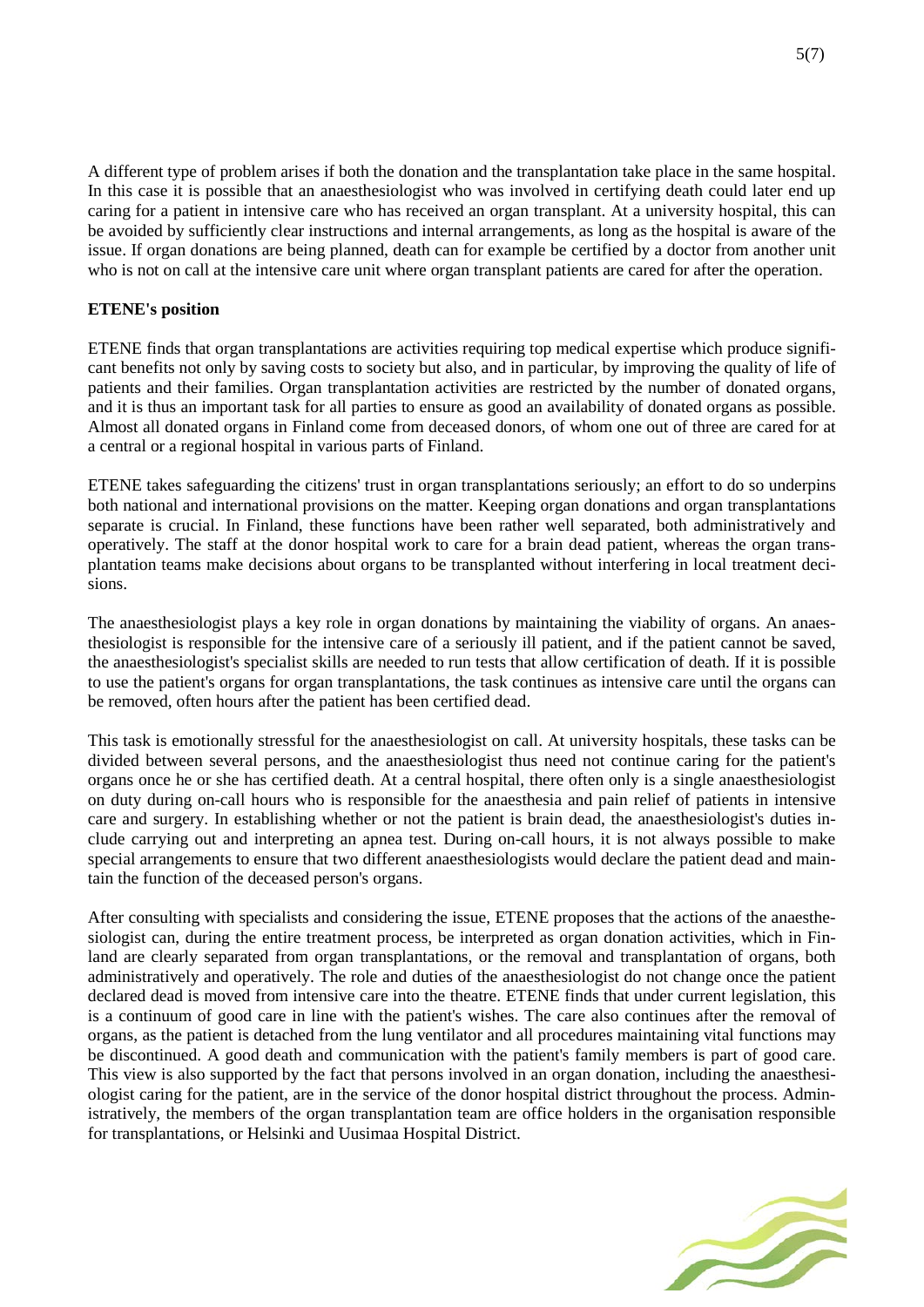However, ETENE considers that due to the emotional stress to which the anaesthesiologist is exposed, it is recommended that death is not certified by the physician who is in charge of caring for the patient and maintaining the vital functions of the deceased person. This should also be taken into account when both the organ donation and transplantation take place at the HUCH, where an anaesthesiologist may otherwise end up caring for both a donor and a transplant patient.

ETENE also looked at the financial perspectives of the issue. Organ transplantations are extremely useful in terms of the patient's quality of life, but they also reduce the costs to society. If a precondition for preserving trust in society is that a HUCH anaesthesiologist who is involved in organ transplantations takes part in removing the organs, a 24/7 on-call system is needed. In the current arrangements, anaesthesiologists working at the HUCH cannot be detached from their other duties, and the making of the arrangements could unnecessarily delay organ transplantation operations and thus have a negative impact on their outcome. In order to operate a 24/7 on-call system, at least five new posts would have to be created. If about one hundred operations to remove organs are performed a year, and approximately 30% of these are carried out at central hospitals, it is questionable if maintaining these activities would be cost-effective for society.

Valvira notes in its statement that including a dedicated anaesthesiologist in the organ retrieval team of the Transplantation Services would be one way of safeguarding the availability of best expertise in organ removal. According to ETENE's investigations, this would not reduce the workload of local anaesthesiologists, as the retrieval team's anaesthesiologist could only arrive on scene for the removal surgery hours after the patient has been declared dead, and during this interval, the care of the deceased person would be in the hands of the anaesthesiologist at the donor hospital. Responsibility for caring for the patient after the operation to remove the organs also rests with local physicians.

ETENE does not express an opinion on whether Finnish legislation should be amended if we wish to maintain and reinforce organ donation activities at central hospitals. ETENE notes that the wording of Section 8 of the Tissues Act to a great extent corresponds with wording of Article 16 in the Biomedicine Convention's Additional Protocol. The advisory board also notes that the current separation of organ donations and organ transplantations can be interpreted as being consistent with this Article and the principles and goals expressed in its Explanatory Report. This builds up society's trust in organ transplantation operations in our current public health care system. In the event that our health care system changes in this respect in the future, the issue must be re-examined.

On behalf of the Advisory Board

Chairman Markku Lehto

General Secretary **Ritva Halila**